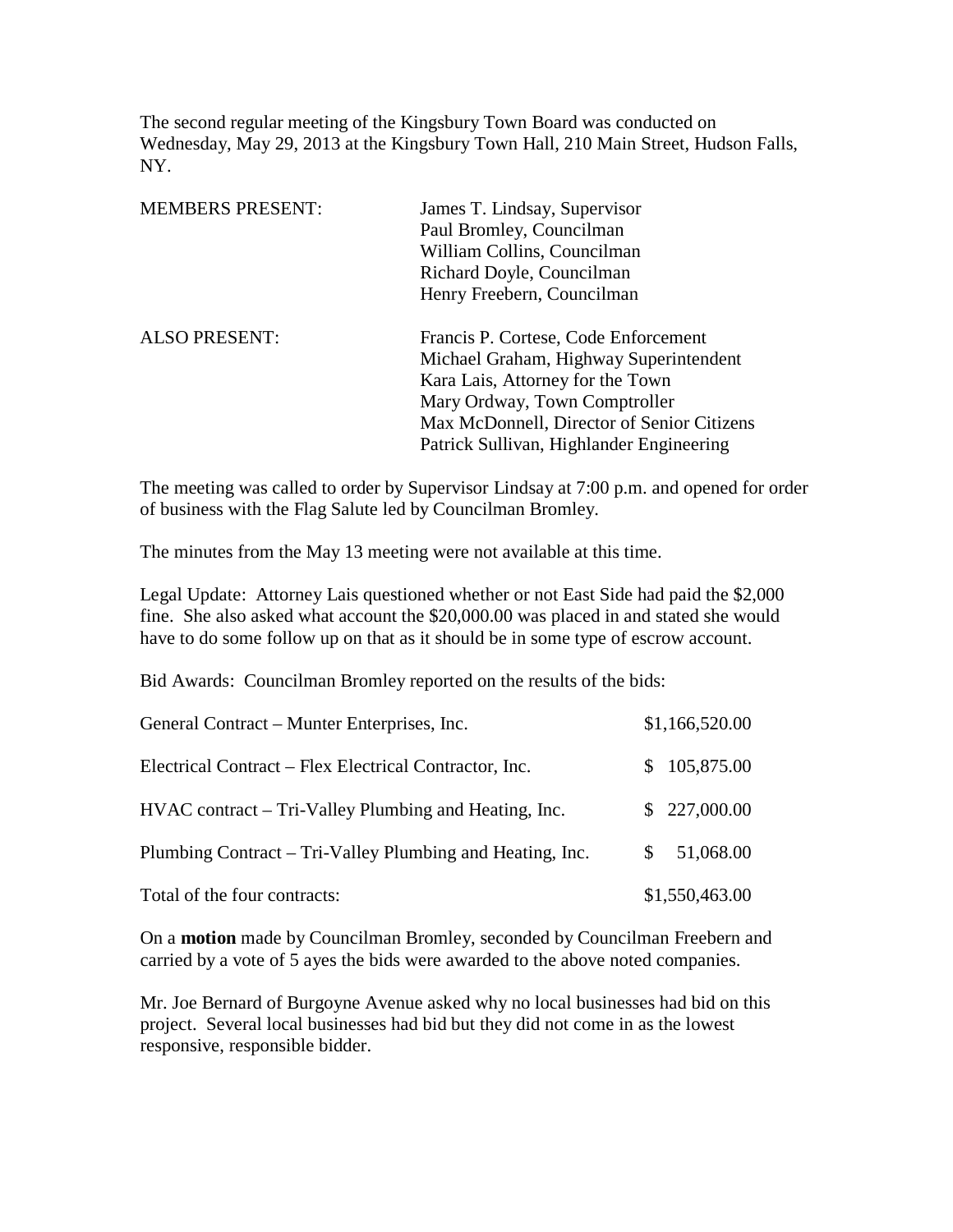Mr. Patrick Sullivan brought the color chart for the town highway garage and the town board and Mr. Graham chose the colors for the building and the roof.

A discussion was had about the elimination of the Receiver of Taxes position. A referendum vote will have to be held at the General Election with the results determining whether the elimination can take place. Prior to the November election, the town board will have to adopt a local law eliminating the position. **Motion** by Councilman Doyle, seconded by Councilman Collins and carried by a vote of 5 ayes authorizing the town attorneys to prepare the local law and introduce it at the June 10, 2013 meeting.

**Motion** by Councilman Bromley, seconded by Councilman Freebern and carried by a vote of 5 ayes scheduling a workshop meeting for June 3 at 7:00 p.m. to discuss the new website that Tom Darfler is constructing and also the implementation of the elimination of the Receiver of Taxes position into the Town Clerk's office.

Code Enforcement Officer Cortese reported that Royal Wood Shavings Manufacturing, Inc. is on schedule as of today. He has not been able to access the OSHA website to determine the serious nature of the violations that were served on them.

Mr. Max McDonnell, Director of the Senior Citizens of Hudson Falls/Fort Edward came before the town board to give his annual report of activities at the senior center. He stated people age 55 and up are welcome at the center. The have 4 computers at the center now and have a website: [www.srcenterkfe.com.](http://www.srcenterkfe.com/) He also stated they have a newsletter and it is posted on their website. In April they held 2 fundraisers. June 8 they will have a tag and bake sale and September 28 they will have a spaghetti dinner. May is Older Americans month so several activities were planned around that theme. He thanked the Town Board for the financial support they offer the center.

## REPORTS:

The Board of Assessment Review was meeting this evening.

Code Enforcement had no further report.

Comptroller Mary Ordway stated she had received a mortgage tax check in the amount of \$74,000.00.

The Town Clerk distributed a copy of an e-mail she had received regarding a change in the Uniform Notice of Claims Certificate. The Town will have to pass a resolution and file it with the Secretary of State within 30 days after June 15. The Town Attorney will review this information and bring it back before the Town Board.

Superintendent of Highways Michael Graham thanked the town board for awarding the bids for the new highway garage. He asked for authorization to enter into the contract with Washington County for mowing the county highways. The amount of money is the same as it has been in prior years (\$4,677.05) for 19.09 miles of county highway. The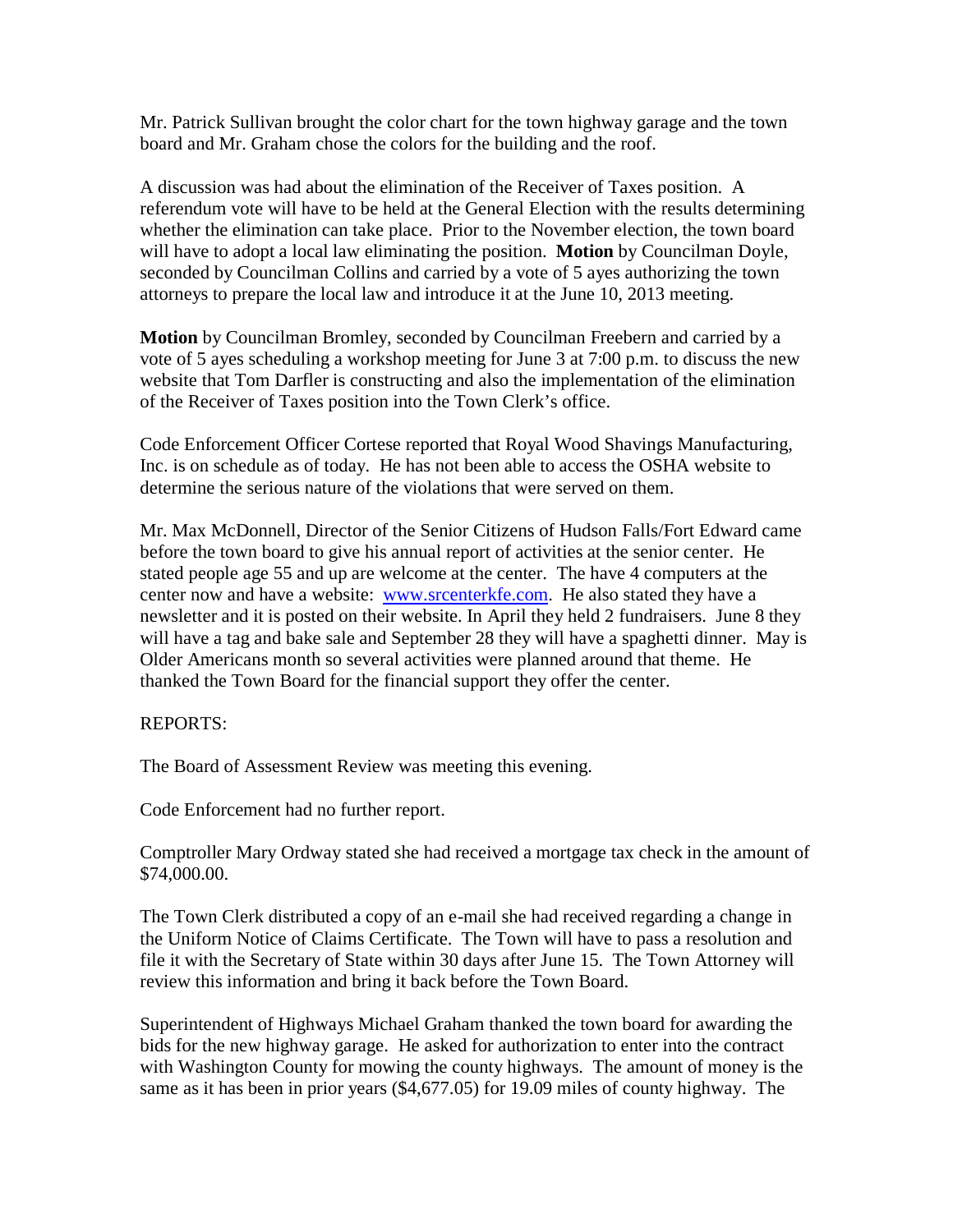Town Board suggested he come up with some actual cost figures that can be submitted to the county for next year's contract. **Motion** by Councilman Freebern, seconded by Councilman Doyle and carried by a vote of 5 ayes authorizing Superintendent Graham to enter into the contract with Washington County to mow the county highways.

Councilman Bromley asked whether or not the Town Attorney had been able to review the insurance policy provided by East Side. Kara stated that he was going to contact Dave Meager for his assistance.

WRITTEN REPORTS:

**Motion** by Councilman Freebern, seconded by Councilman Collins and carried by a vote of 5 ayes to accept the reports of certain town officers for the month of April as follows:

|                      | Code Enforcement Officer: No. Permits 8; Total Fees \$1,265.00                                                                                                                                          |
|----------------------|---------------------------------------------------------------------------------------------------------------------------------------------------------------------------------------------------------|
| Dog Control Officer: | Complaints/Calls 23; Seizures 0; Unlicensed dogs 16;<br>Euthanasia 0; Summons issued 2; bites investigated 3;<br>Mileage 149; dangerous dog complaints 0.                                               |
| Town Clerk:          | Paid to EnCon \$872.00; Paid to Supervisor \$5,741.97; Paid<br>To NYS Dept. of Health \$180.00; Paid to Village of Hudson<br>Falls \$114.00; Paid to Ag and Markets for population<br>Control \$128.00. |
| Town Comptroller:    | Receipts \$140,635.95; Disbursements \$144,813.62.                                                                                                                                                      |
| Town Justice:        | Fees Collected \$7,789.96                                                                                                                                                                               |
|                      |                                                                                                                                                                                                         |

PUBLIC COMMENTS:

Mrs. Webster of Coleman Avenue came before the board stating that the baseballs from the mens' softball league are still hitting her house and car. She said it had stopped for a while. She approached the member in charge at the softball field to discuss the matter and was put in her place by this recreation department employee. She asked the town board to please find a solution to keep the balls in the park. She enjoys watching the games but her property is being destroyed. Councilman Freebern apologized to Mrs. Webster on behalf of the Town Employee who spoke unkindly to her. He stated that employee would be spoken to about this problem.

Mr. Joe Bernard of Burgoyne Avenue stated the flag in front of the building was not lit up at night. An inspection will be done to be sure the lights are properly working. He asked about the town codes and local laws and whether or not there was a book he could refer to.

There being no further business to come before the Town Board, **motion** by Councilman Collins, seconded by Councilman Freebern and carried by a vote of 5 ayes to adjourn the meeting at 7:45 p.m.